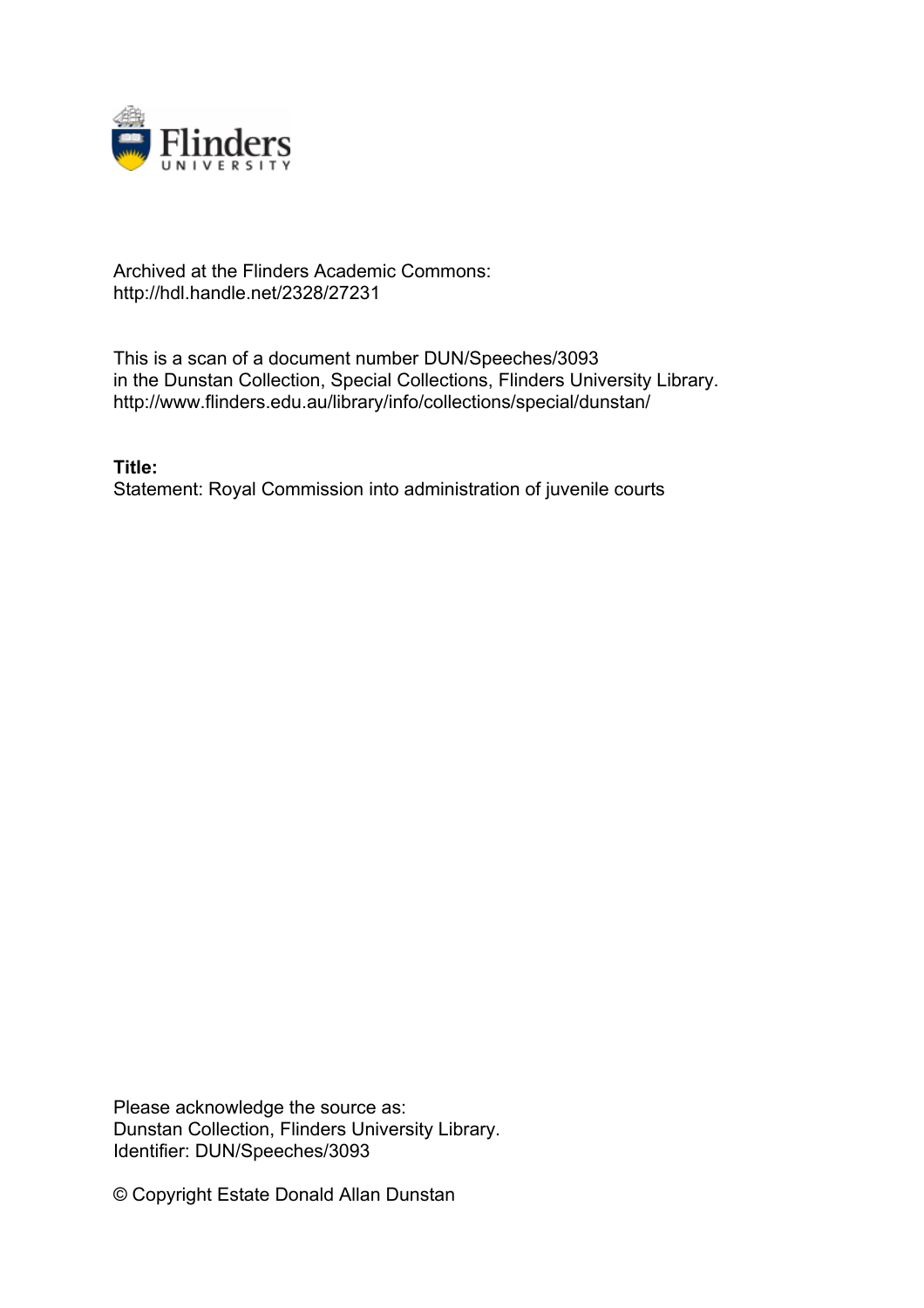

TATEMENT

from the Premier

| DateOctober7.,1976 |  |
|--------------------|--|
|                    |  |
|                    |  |

State Administration Centre, Victoria Square, Adelaide, South Australia 5001 227 2688

*3093* 

**I If** 

## ROYAL COMMISSION INTO ADMINISTRATION OF JUVENILE COURTS

A Royal Commission is to be held into the administration of the Juvenile Courts system in South Australia and into the allegations by Judge A.B.C. Wilson of the Court.

 $\bullet$ pouncing the enquiry, the Premier, Mr. Dunstan, told Parliament the Government had nothing to hide in the matter.

"The Government is proud of the Juvenile Court of South Australia which was set up by the Labor Government and which is recognised as leading the world in the treatment of young offenders", Mr. Dunstan said.

"We have endeavoured to maintain its status and work.

"In view of the allegations by Judge Wilson and particularly the allegations that, in some unspecified manner, we have interferred with its judicial independence, the Government has decided to appoint a Royal Commission into administration of the Juvenile Court system in South Australia and the Judge's allegations.

Government has absolutely nothing to hide and we are happy for the matters to come out publicly and be the subject of a proper, independent and public enquiry.

"The Royal Commissioner will be Judge Mohr of the Local and District Criminal Court, an experienced judicial officer.

"The terms of reference will be announced by Executive Council shortly".